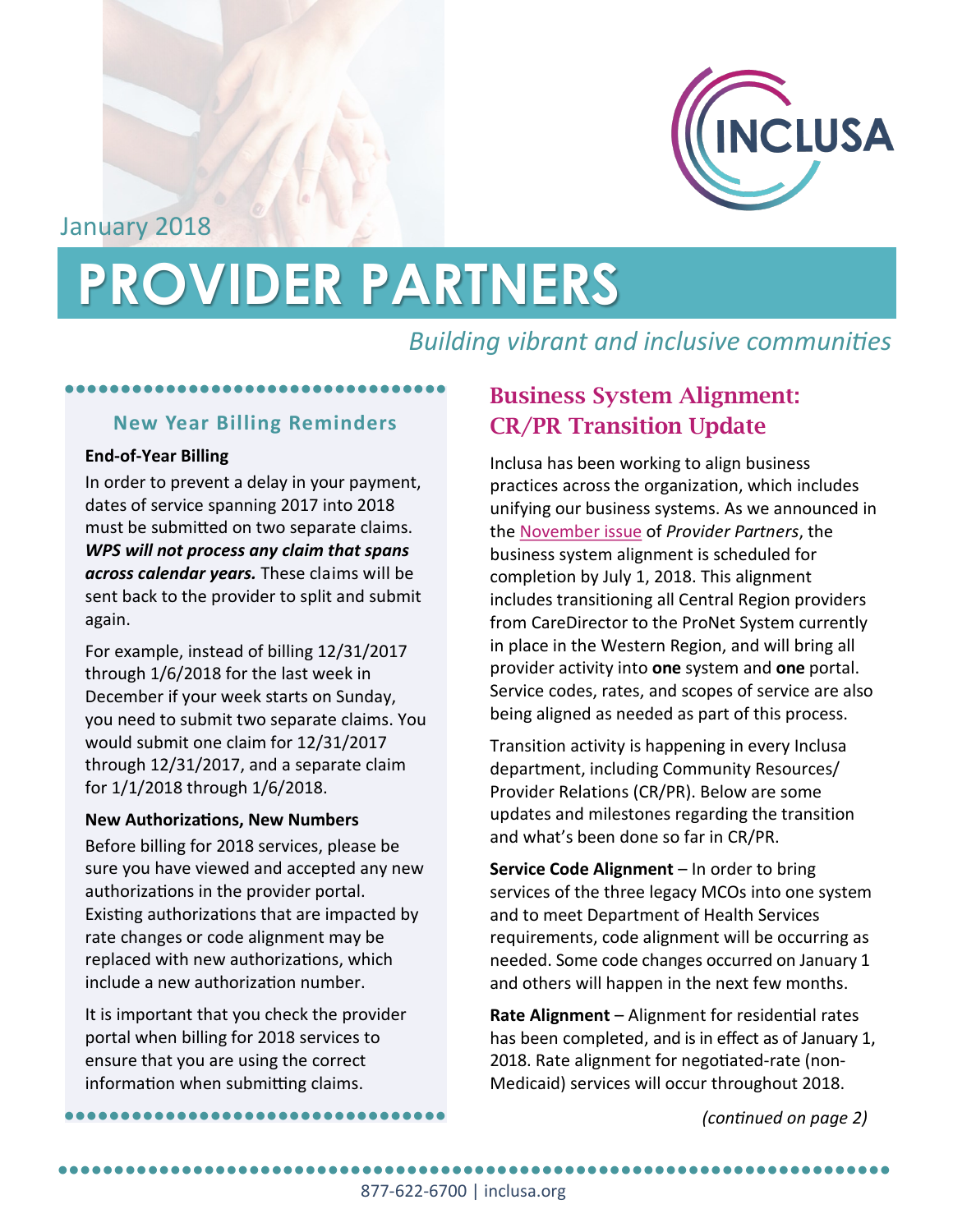## **New Innovative, Intense, and Interactive Dementia Care Workshop**

Combative. Resistive. Wanderer. Sundowner. Feeder. Angry. These are the words people use to describe people living with dementia. Your words, language and attitude shape perceptions. What is your approach? How does this affect others? What is your reaction? How much do you know about yourself, your team, and your impact? This full-day innovative dementia care workshop is designed for nursing home staff.

Staff from nurse aides to administrators will experience a one-of-a-kind, intense, and interactive training that will reframe your behavior instead of "managing" that of the person with dementia. Things you will not learn at this event are the types of dementia, facts on



changing your approach to dementia care

dementia, or textbook materials. What you will learn are self-improvement, affecting and influencing culture, and seeing a different way to think about dementia. This workshop will reframe your behavior. Upon completion of the workshop, caregivers will be able to:

- Identify situations where their own behavior could be a factor
- Take common symptoms associated with dementia and phrase them into positive statements
- Promote an overall environment of positive language and behaviors when working with people with dementia

The sessions will run from January through November 2018. There are ten workshop locations, and each session is limited to the first 40 participants. This is to keep the learning focused, personal, interactive, and fun. The \$25 registration fee includes lunch. For more information and to register, go to [norcen.org/StopStartingIt.](http://norcen.org/StopStartingIt)

## **Business System Alignment** *(continued from page 1)*

**Scope of Service Alignment** – Scopes of service are currently being reviewed and unified as needed. In the third quarter of 2018, CR/PR will send updated Scopes to all applicable providers currently in our network.

**Communication** – We will be communicating directly with providers affected by code or rate changes as this work is occurring. Please be alert for these communications, and be sure to monitor the portal and update your billing as needed if changes lead to new authorization information.

**Training** – There will be training opportunities throughout the transition process for any providers affected by alignment changes. This includes portal training for Central Region providers moving to the Western Region portal.

Inclusa values our provider partners and the relationship we share. We look forward to partnering with you throughout this process to ensure smooth transitions into the aligned business system. We will continue to provide updates through this newsletter as well as on our website at [www.Inclusa.org.](http://www.Inclusa.org)

●●●●●●●●●●●●●●●●●●●●●●●●●●●●●●●●●●●●●●●●●●●●●●●●●●●●●●●●●●●●●●●●●●●●●●●●●●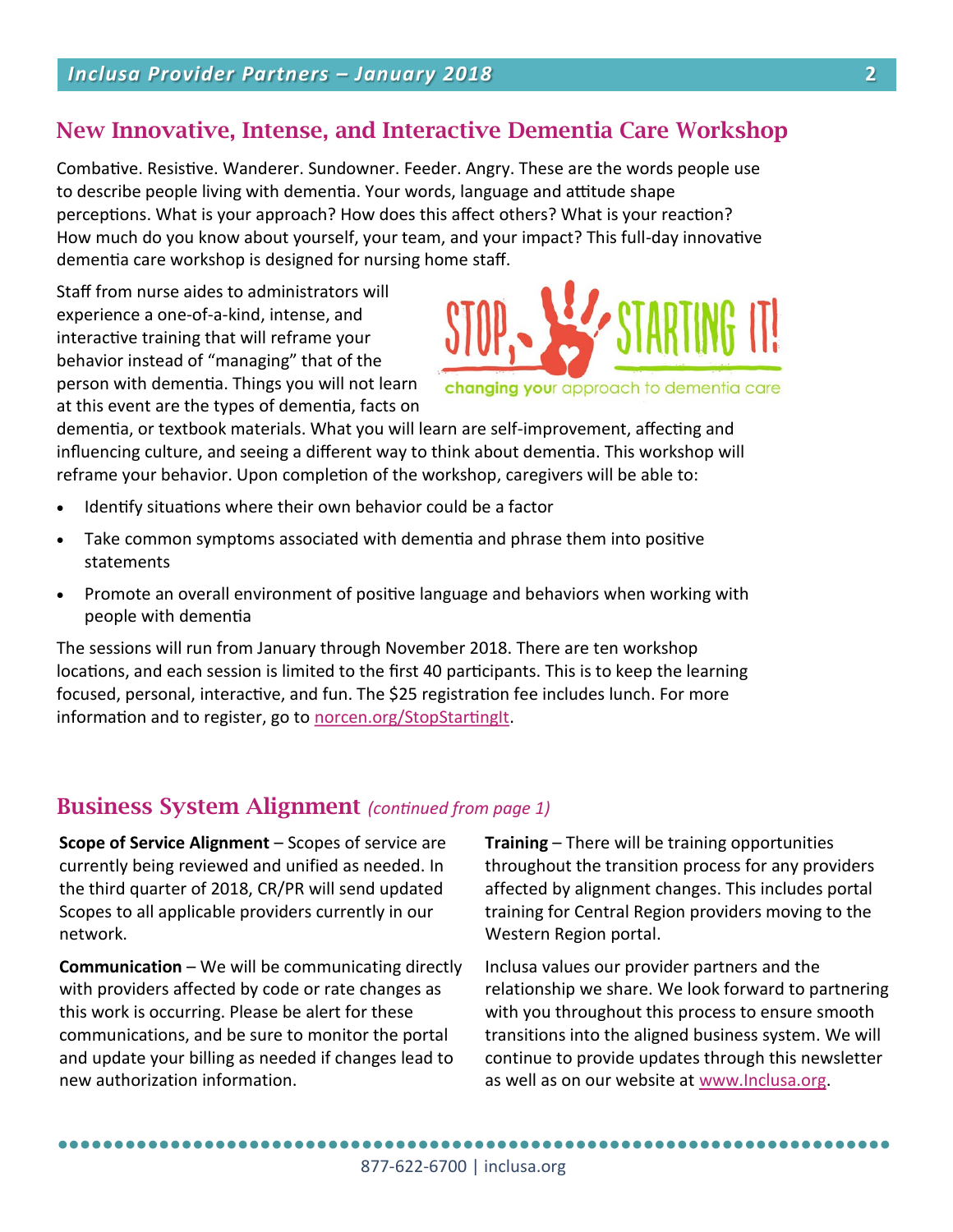## **Improving Hospital and Clinic Transitions of Care for Residents**

The Centers for Medicare and Medicaid Services (CMS) defines Transition of Care as "the movement of a patient [resident] from one setting of care…to another." Residents living in skilled nursing facilities (SNF) and all types of assisted living facilities (ALF) experience care transitions when they move between where they live and receive care, and hospitals and clinics. During care transitions, confusion may arise regarding resident care needs which may lead to medication errors, adverse events, and hospital admissions/readmissions.

La Crosse Area Transitions in Care (TIC) is a team working to improve care transitions. This team, with input from professionals from area hospitals, clinics, ALFs, SNFs, and Inclusa, created the Individual Transfer Form and process, designed to facilitate two-way communication of resident information.

The Individual Transfer Form is used for both emergency room transfers and clinic appointments to make sure vital information is being sent in with the

●●●●●●●●●●●●●●●●●●●●●●●●●●●●●●●●●●●●●●●●●●●●●●●●●●●●●●●●●●●●●●●●●●●●●●●●●●

resident and that written communication, including signed orders, comes back with the resident. The form should be printed on **blue paper** as a trigger to clinic and hospital staff that the patient before them is from either an SNF or ALF. Please visit the La Crosse Health Science Consortium website to view instructions and download the form: [www.lacrosseconsortium.org/content/](http://www.lacrosseconsortium.org/content/la_crosse_lmsc/transitions_in_care) [la\\_crosse\\_lmsc/transitions\\_in\\_care.](http://www.lacrosseconsortium.org/content/la_crosse_lmsc/transitions_in_care) Any provider

may use this form to promote more effective care transitions for residents.

The La Crosse Area TIC team has coordinated efforts with Alfred Johnson, Director of the Bureau of Assisted Living (BAL), and UW Health. Alfred shared information regarding a state initiative with hospital and ALF partners to support seamless transitions in care. The Department of Health Services (DHS) has recently published an *Assisted Living Facility and Hospital Interface* guide to support care transitions state-wide. This document is available at [dhs.wisconsin.gov/publications/p02067.pdf.](http://www.dhs.wisconsin.gov/publications/p02067.pdf)

## **Contract Update/Clarification: Provider Appeals/Member Appeals and Grievances**

The Inclusa Provider Subcontract Agreement (section VIII.C.) has been updated with new contact and resource information regarding provider appeals and member appeals and grievances.

- Inclusa's Provider Claim Payment Appeal Process and Member Grievance and Appeal information are available on our website at [www.inclusa.org.](http://www.inclusa.org/) The [Provider Claim Payment](http://www.inclusa.org/providers/claim-payment-appeal-process/)  [Appeal Process](http://www.inclusa.org/providers/claim-payment-appeal-process/) is located on the Providers tab under Claims & Billing. Member grievance and appeal information is located in Chapter 8 of the [Member Handbook,](http://www.inclusa.org/members-family/member-handbook/) found on the Members & Family tab.
- Members may also contact Inclusa's Member Relations Department for support with a grievance or appeal at [memberrelations@inclusa.org.](mailto:memberrelations@inclusa.org)
- In the event a member submits a grievance directly to a provider, the provider must give the member a copy of the member appeals procedure information, including a statement of member rights, information about all levels where a complaint or grievance is registered, and information about persons or organizations that may assist with the complaint or grievance process [\(memberrelations@inclusa.org\).](mailto:memberrelations@inclusa.org)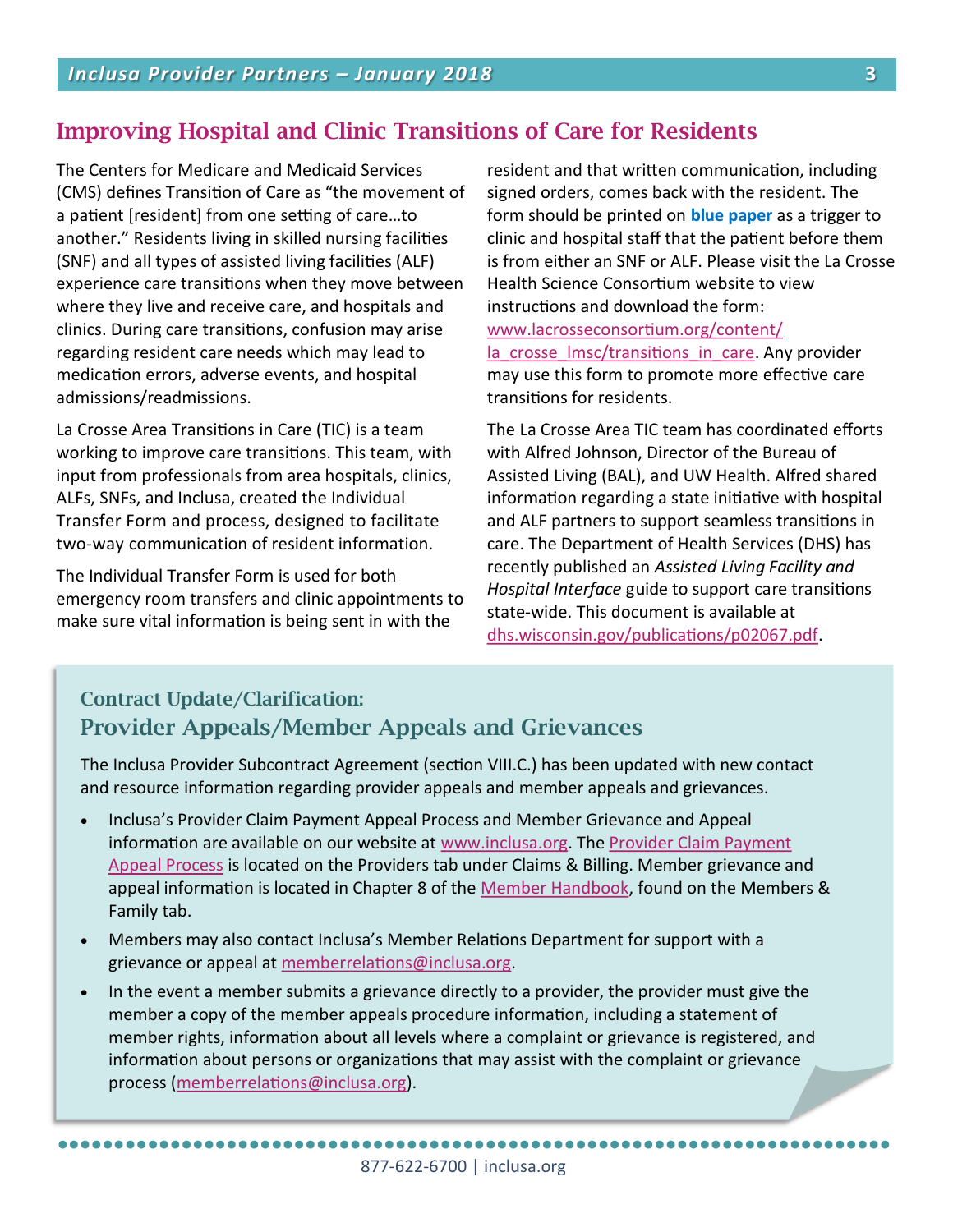## **Claim Submission Options**

Inclusa and WPS understand that our provider network is highly diverse with varying levels of claim submission expertise and needs. For that reason, with the collaboration of WPS, we offer both electronic and paper claim submission options in order to accommodate each type of provider in our network.

#### **Electronic Filing**

Submit claims by using either the WPS claim entry software (PC-Ace Pro 32) or through a clearinghouse service. (May be better suited to those who are more familiar with submitting claims following Medicaid and/or Medicare submission guidelines.) Contact WPS at 1-800-782-2680 or [edi@wpsic.com](mailto:edi@wpsic.com) for more information.

#### **Excel Spreadsheet**

Upload claims data through a WPS secure Move-It account. This method is available to all providers and is a very popular and simple submission method to learn and use. (Providers must have access to MS Excel or OpenOffice to use this option.) Contact WPS at [FCWPS@wpsic.com](mailto:FCWPS@wpsic.com) for more information.

#### **Paper Claims**

Acceptable paper claim forms are the CMS 1500, UB04, or the WPS/Inclusa Claim Form. Claims with a Medicare EOMB or other insurance EOB must be submitted using a paper claim format and the EOB/ EOMB must be stapled to each paper claim form. Submit paper claims to: Family Care, c/o WPS Health Insurance, PO Box 211595, Eagan, MN 55121.



## **Claim Assistance: Call WPS First**

Providers are reminded that all initial claims inquiries, including claim payment status questions, are to be made by contacting the dedicated staff at the WPS/Family Care Contact Center at 1-800-223-6016, Monday through Friday from 8:00 a.m. to 4:30 p.m.

Inclusa Customer Service does not have access to your claims data until WPS has processed and released the claims. By contacting Inclusa first, you may be slowing down your payment if there is an issue with your claim. WPS is there to help identify and assist you with resolving such issues. If WPS is unable to assist you they will refer you to Inclusa Customer Service.

#### **Corrected Claims**

All corrections to claims must be submitted on the WPS Corrected Claim form with the Provider Remittance Advice (PRA) attached. A corrected claim is a claim that has been previously submitted resulting in a full or partial payment. The purpose of submitting a secondary, or corrected, claim is to add additional units and/or charges to an original claim. *(Denials that result in a zero payment must be submitted as a new claim.)* 

#### **Resources**

To learn more about claim processing with WPS, go to [wpsic.com/edi/familycare](http://www.wpsic.com/edi/familycare/index.shtml) and click on [Family](http://www.wpsic.com/edi/claim-processing/family-care-claim-processing/story.html)  [Care Claim Processing](http://www.wpsic.com/edi/claim-processing/family-care-claim-processing/story.html) at the bottom of the page to view a WPS instructional webcast.

Claim and authorization resources are also available on the Inclusa provider portal and the [Providers/](http://www.inclusa.org/providers/claims-billing) [Claims & Billing](http://www.inclusa.org/providers/claims-billing) page at [www.inclusa.org.](http://www.inclusa.org)

●●●●●●●●●●●●●●●●●●●●●●●●●●●●●●●●●●●●●●●●●●●●●●●●●●●●●●●●●●●●●●●●●●●●●●●●●●